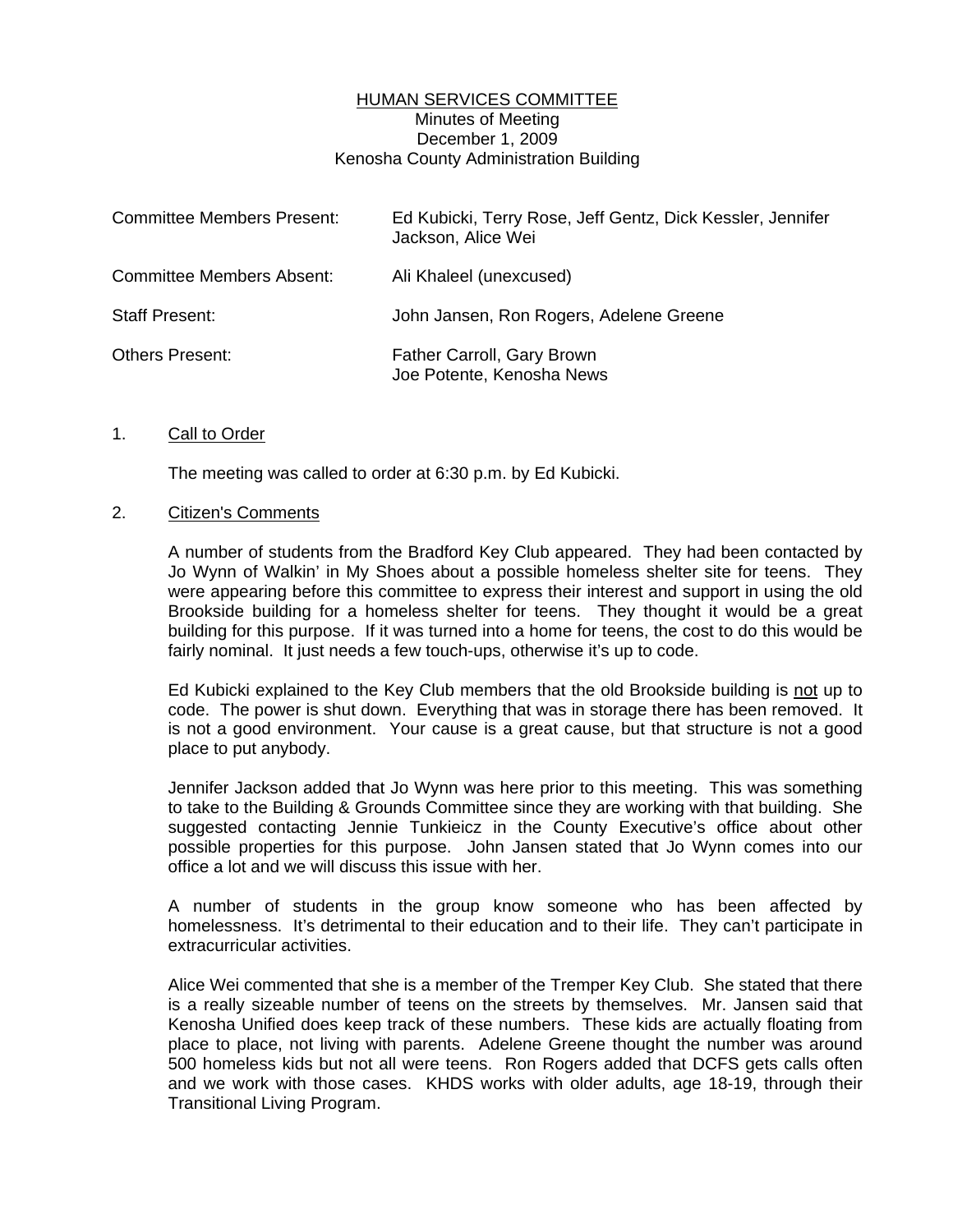# 3. Approval of Minutes - 11/3/09

 MOTION to approve minutes by Dick Kessler, seconded by Jennifer Jackson. MOTION CARRIED UNANIMOUSLY.

## 4. Update on Kenosha County Child Care Task Force

 Ron Rogers explained that the State pays the child care providers. Kenosha County has about 220 child care providers, half of which are licensed by the State, and half certified by the County. The State providers are generally larger facilities and take more children. We have always monitored safety issues of children in all homes. The focus now is fraud. We formed an internal workgroup to more aggressively look for fraud and billing problems. Included on this workgroup are representatives from DCFS, DWD, Fiscal, Goodwill, CIP, Sheriff's Dept., DA, and the State DCF. The State can highlight potential problems. We have identified problems with 18 providers in Kenosha County, and 12 of them have been revoked or suspended. The other 6 are still being investigated. The State has a website listing providers they have suspended. There are over 90 Milwaukee providers. The bulk of fraud is in Milwaukee County.

 Jeff Gentz asked how we find red flags. Mr. Rogers replied that not everyone is inspected. There are more structured rules for foster care than day care. Adelene Greene added that providers have to submit records every 2 weeks to DWD. If a sheet shows 8 kids and the provider is only authorized to take care of 6 kids, a red flag goes up. If there is a charge for a holiday - red flag. Mr. Jansen said that detailed records are to be kept by the providers for 3 years and produced when they are requested.

 Mr. Rogers said that we have asked the State for extra funding to investigate the fraud. The State just recently passed legislation concerning background checks for day care providers. Our background checks were always thorough, so that is not an issue with us. We have had no investigations for criminal behavior yet.

# 5. Discussion on Out-of-Wedlock Births

 John Jansen explained that this Committee requested this agenda item in response to a recent newspaper article. He clarified that the article was not about "teen" births.

 Gary Brown, Director of Kenosha Area Family & Aging Services, continued that for about the last 10 years, he has been looking at data about teen births and other births out of wedlock. He distributed data obtained from websites. The first page shows that since about 2001, the number of out-of-wedlock births increased faster than marriages. The second page shows that the number of abortions went down. This is good news. Teen mothers are those under age 20. In 1990, teens accounted for half of the out-of-wedlock births. In 2008, it dropped down to 256 out of 1,007 total out-of-wedlock births. We are seeing more births in women ages 20 - 30 years. Page 3 is a Rutgers report on a national marriage project. This report states that children raised in homes of marriage do better than in homes of co-habitation.

 Mr. Brown said we charge people to get married in this county. It's \$80. Maybe we could find a way to "not" charge people for doing something good for society. This could be done at the county level. He felt that couples should go through pre-marital counseling.

 John Jansen stated that we do have programs in DCFS such as the Strengthening Families Program, Fathering Program, Effective Black Parenting Program, and Healthy Birth Initiative.